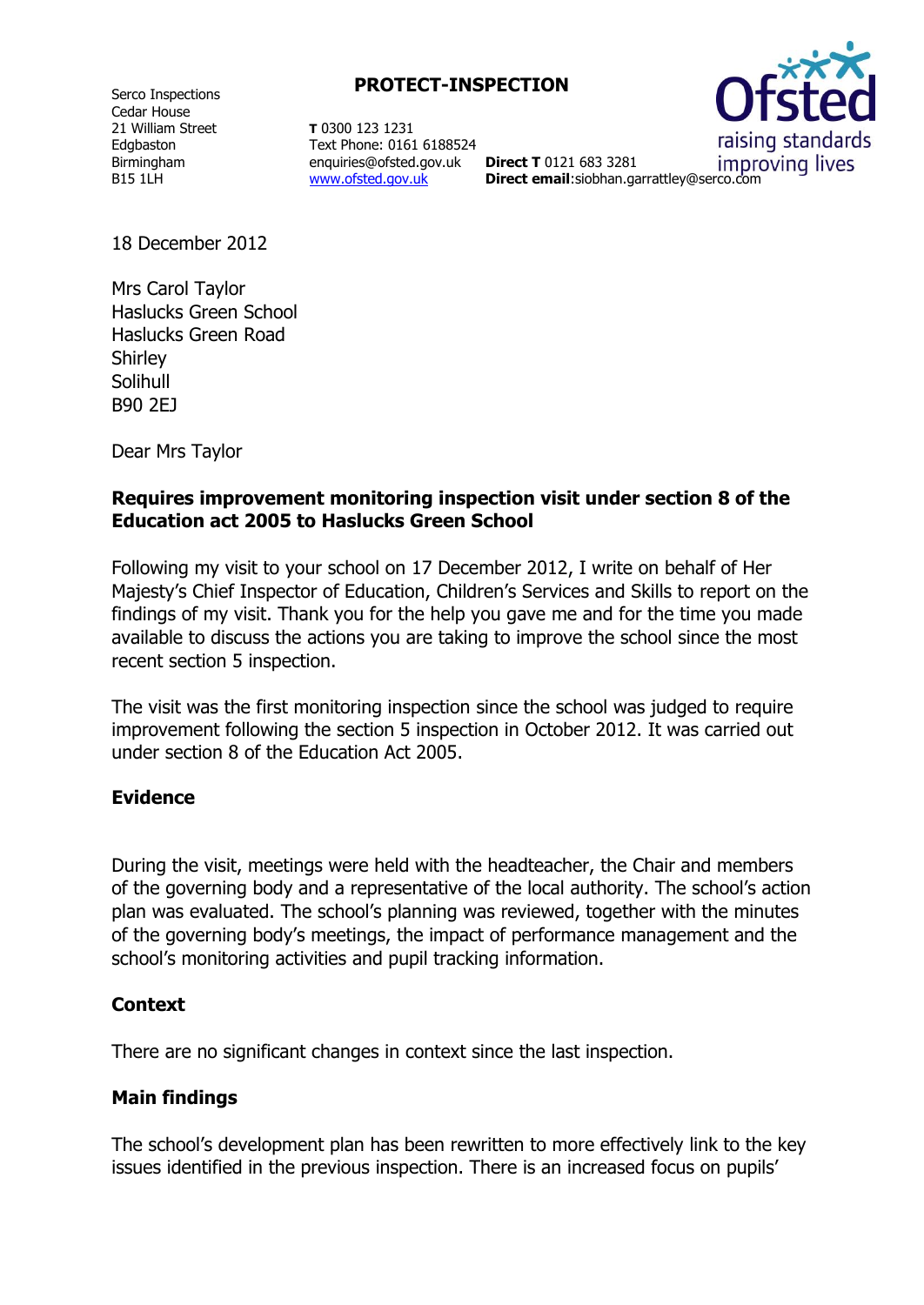## **PROTECT-INSPECTION**



progress. Milestones are identified termly, but they are not broken down into more frequent, smaller steps which would assist the school in achieving its targets. Both the mathematics and literacy coordinators have sharpened their action plans to better link to the key issues. There is a detailed programme of staff training planned to support the key issues.

A new tool for analysing pupil progress data has been introduced which has improved the gathering and use of data by the senior leadership team. The school's monitoring cycle has been tightened up to ensure senior leaders monitor the impact of mathematics across other subjects.

The governing body has reconfigured its committee structure to ensure there is a greater focus on pupils' progress. The governing body minutes reflect the increased attention to challenge, but do not always record what the initial question was and the follow up actions required. Currently no named governor has oversight of how the additional monies for pupils known to be eligible for free school meals are spent.

Senior leaders and governors are taking effective action to tackle the areas requiring improvement identified at the recent section 5 inspection. Following the visit to the school, HMI recommend that further action is taken to:

- ensure that school development plans have more frequent, measurable milestones
- ensure that the governing body minutes identify the challenge governors make to the school and the actions they intend to take in the light of their questions, in order to more effectively hold the school to account for pupils' attainment and progress
- ensure that a member of the governing body has oversight of additional funding paid to the school for those pupils known to be eligible for free school meals.

Ofsted will continue to monitor the school until its next section 5 inspection.

# **External support**

The local authority knows the school well and has regular discussions about the school's progress. Well thought through support is provided to the school to assist it in tackling the key issues identified in the previous inspection. The partner school is helping the school build its capacity for improvement.

I am copying this letter to the Chair of the Governing Body and the Director of Children's Services for Solihull.